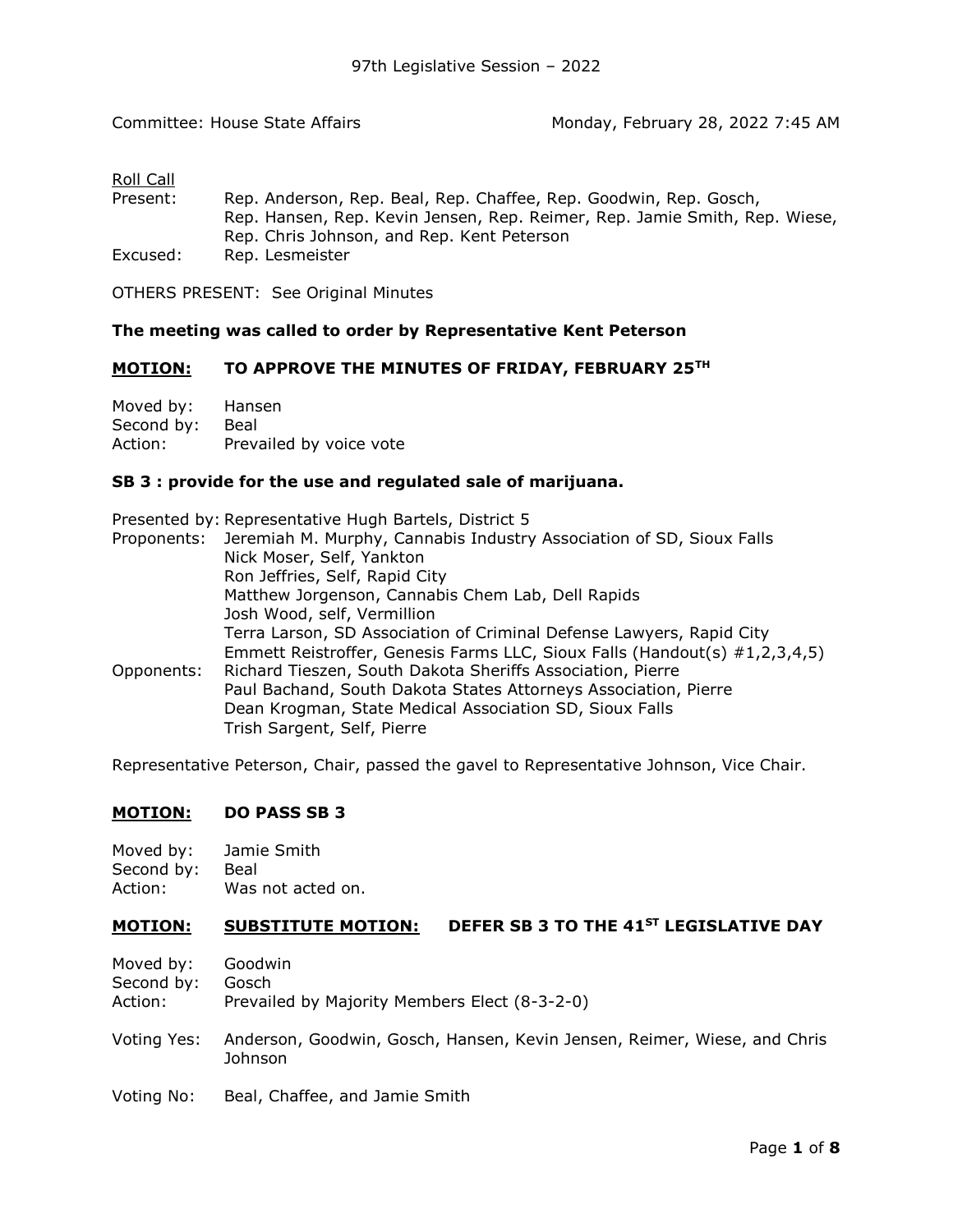Excused: [Lesmeister a](https://sdlegislature.gov/Legislators/Profile/3965/Detail)nd [Kent Peterson](https://sdlegislature.gov/Legislators/Profile/3982/Detail)

### **[SB](https://sdlegislature.gov/Session/Bills/64) [150](https://sdlegislature.gov/Session/Bills/64) : establish provisions concerning the sale of adult-use retail marijuana.**

|            | Presented by: Senator Brock Greenfield, District 2                                                                                                                                              |
|------------|-------------------------------------------------------------------------------------------------------------------------------------------------------------------------------------------------|
|            | Representative Mike Derby, District 34                                                                                                                                                          |
|            | Proponents: Senator Helene Duhamel, District 32                                                                                                                                                 |
|            | Richard Tieszen, South Dakota Sheriffs Association, Pierre                                                                                                                                      |
|            | Paul Bachand, South Dakota States Attorneys Association, Pierre                                                                                                                                 |
|            | Senator Bryan Breitling, District 23                                                                                                                                                            |
|            | Representative Hugh Bartels, District 5                                                                                                                                                         |
|            | Tony Harrison, self, Rapid City                                                                                                                                                                 |
|            | Mark Vargo, Self, Rapid City                                                                                                                                                                    |
| Opponents: | Emmett Reistroffer, Genesis Farms LLC, Sioux Falls                                                                                                                                              |
|            | Terra Larson, SD Association of Criminal Defense Lawyers, Pierre<br>Kittrick Jeffries, Dakota Cannabis Consulting, Rapid City<br>Liz Tiger, self, Spearfish<br>Patrick Lynch, Self, Sioux Falls |
|            |                                                                                                                                                                                                 |

### **MOTION: AMEND [SB](https://sdlegislature.gov/Session/Bills/64) [150](https://sdlegislature.gov/Session/Bills/64)**

[150C](https://mylrc.sdlegislature.gov/api/documents/Amendment/234889.pdf)

On page 1, line 1, of the Senate Engrossed bill, delete "establish" and insert " revise" On page 1, line 1, delete " the sale of adult-use retail marijuana" and insert " medical cannabis" On the Senate Engrossed bill, delete everything after the enacting clause and insert: "

### **Section 1. That § 34-20G-51 be AMENDED:**

|                  | <b>34-20G-51.</b> Except as provided in § 34-20G-18 and this section, a person may assert the |
|------------------|-----------------------------------------------------------------------------------------------|
|                  | medical purpose for using cannabis as a it is an affirmative defense to any                   |
|                  | prosecution-involving for using or possessing cannabis, and such affirmative                  |
|                  | defense is presumed valid where the evidence shows that:                                      |
| (1)              | A practitioner has stated that, in the practitioner's professional opinion, after             |
|                  | having completed a full assessment of the person's medical history and                        |
|                  | current medical condition made in the course of a bona fide practitioner-                     |
|                  | patient relationship, the patient has a debilitating medical condition and the                |
|                  | potential benefits of using cannabis for medical purposes would likely                        |
|                  | outweigh the health risks for the person;                                                     |
| (2)              | The person was in possession of no more than three ounces of cannabis, the                    |
|                  | amount of cannabis products allowed by department rules, six cannabis plants                  |
|                  | minimum or as prescribed by a physician, and the cannabis produced by                         |
|                  | those plants;                                                                                 |
| $\left(3\right)$ | The person was engaged in the acquisition, possession, use, manufacture,                      |
|                  | cultivation, or transportation of cannabis, paraphernalia, or both, relating to               |
|                  | the administration of cannabis to treat or alleviate the person's debilitating                |
|                  | medical condition or symptoms associated with the person's debilitating                       |
|                  | medical condition; and                                                                        |
| (4)              | Any cultivation of cannabis and storage of more than three ounces of                          |
|                  | cannabis occurred in a secure location that only the person asserting the                     |
|                  | <del>defense could access</del>                                                               |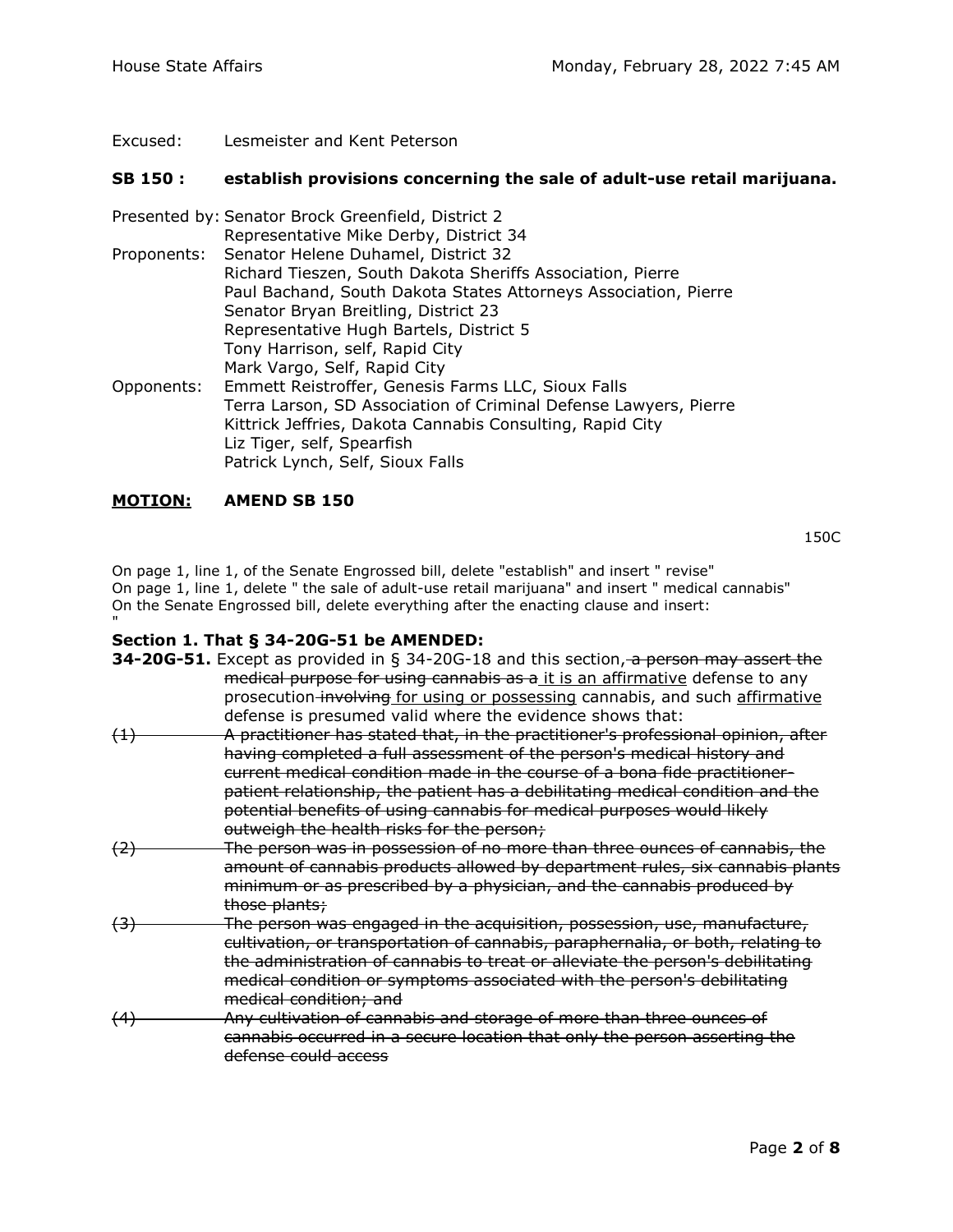- (1) The person is a qualifying patient and the person is not in physical possession of the registry identification card, the person was registered with the department as a cardholder or nonresident cardholder at the time of the alleged offense;
- (2) The person is a designated caregiver, the person was registered with the department and in physical possession of the registry identification card at the time of the alleged offense or produces the registry identification card to law
	- enforcement within forty-eight hours of the alleged offense; and

# (3) The conduct underlying the alleged offense complied with this chapter.

#### **Section 2. That § 34-20G-8 be REPEALED:**

- No dispensary or a dispensary agent is subject to prosecution, search, or inspection, except by the department pursuant to § 34-20G-69, seizure, or penalty in any manner; or may be denied any right or privilege, including civil penalty or disciplinary action by a court or business licensing board or entity, for acting in accordance with this chapter to:
- (1) Possess, transport, or store cannabis or cannabis products;
- $(2)$  Deliver, transfer, or transport cannabis to a testing facility and compensate a testing facility for services provided;
- (3) Accept cannabis offered by a cardholder or nonresident cardholder if nothing of value is exchanged in return;
- (4) Purchase or otherwise acquire cannabis from a cultivation facility or dispensary, and cannabis products from cannabis product manufacturing facility or dispensary; and
- (5) Deliver, sell, supply, transfer, or transport cannabis, cannabis products, cannabis paraphernalia, or related supplies or educational materials to a cardholder, nonresident cardholder, or dispensary.

### **Section 3. That § 34-20G-9 be REPEALED:**

|                  | No cultivation facility or a cultivation facility agent is subject to prosecution, search, or |
|------------------|-----------------------------------------------------------------------------------------------|
|                  | inspection, except by the department pursuant to § 34-20G-69, seizure, or                     |
|                  | penalty of any kind, or may be denied any right or privilege, including civil                 |
|                  | penalty or disciplinary action by a court or business licensing board or entity,              |
|                  | for acting in accordance with this chapter to:                                                |
| (1)              | Possess, plant, propagate, cultivate, grow, harvest, produce, process,                        |
|                  | manufacture, compound, convert, prepare, pack, repack, or store cannabis;                     |
| (2)              | Deliver, transfer, or transport cannabis to a testing facility and compensate a               |
|                  | testing facility for services provided;                                                       |
| $\left(3\right)$ | Accept cannabis offered by a cardholder or nonresident cardholder if nothing                  |
|                  | of value is exchanged in return;                                                              |
| (4)              | Purchase or otherwise acquire cannabis from a cultivation facility;                           |
| (5)              | Purchase cannabis seeds from a cardholder, nonresident cardholder, or the                     |
|                  | equivalent of a medical cannabis establishment that is registered in another                  |
|                  | jurisdiction; or                                                                              |
| $\sim$           |                                                                                               |

(6) Deliver, sell, supply, transfer, or transport cannabis, cannabis paraphernalia, or related supplies or educational materials to a cultivation facility and dispensary.

### **Section 4. That § 34-20G-10 be REPEALED:**

No cannabis product manufacturing facility or a cannabis product manufacturing facility agent is subject to prosecution, search, or inspection, except by the department pursuant to § 34-20G-69, seizure, or penalty of any kind, or may be denied any right or privilege, including civil penalty or disciplinary action by a court or business licensing board or entity, for acting in accordance with this chapter to:

(1) Purchase or otherwise acquire cannabis from cultivation facility, and cannabis products or cannabis from a cannabis product manufacturing facility;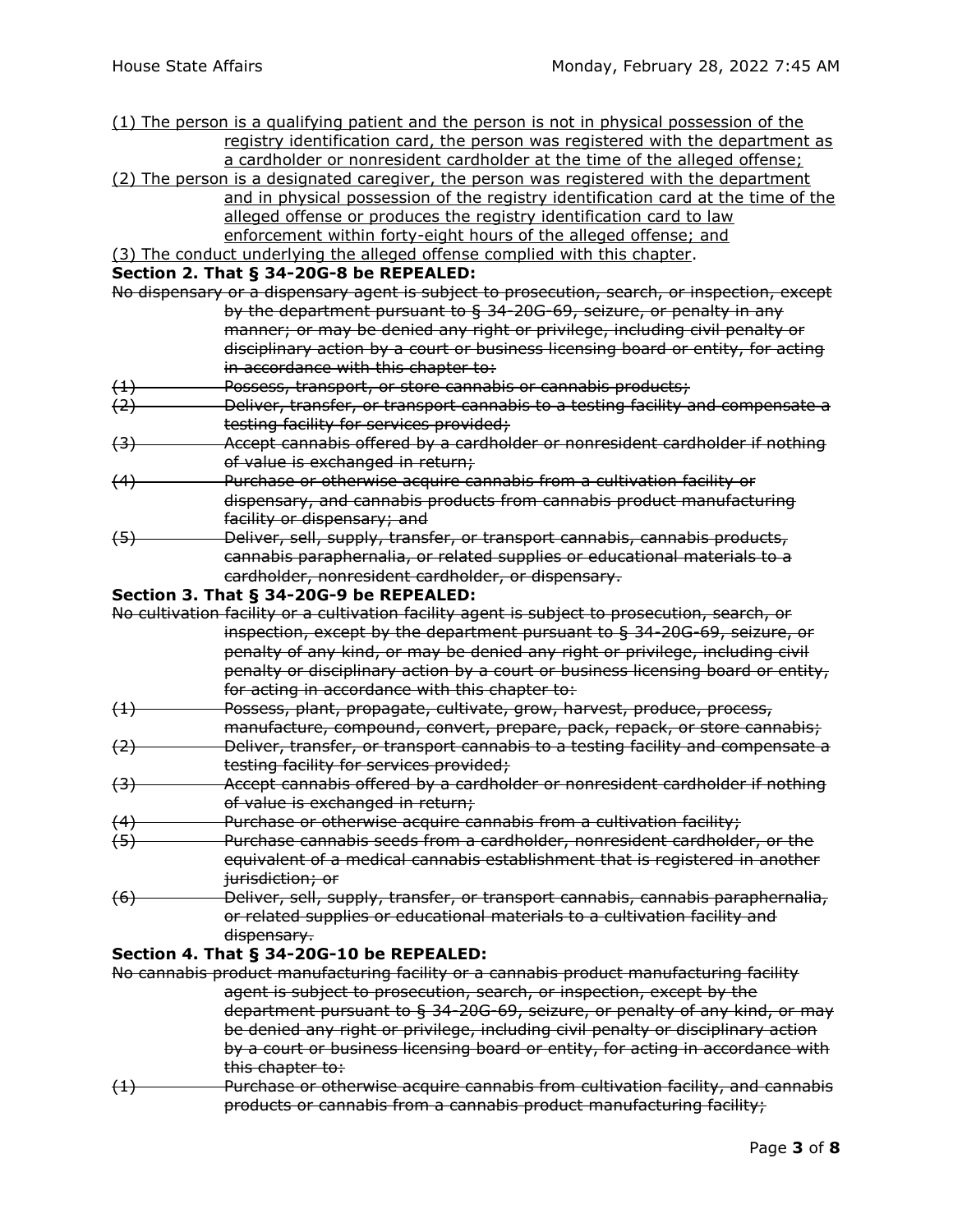- (2) Possess, produce, process, manufacture, compound, convert, prepare, pack, repack, and store cannabis or cannabis products;
- (3) Deliver, transfer, or transport cannabis, cannabis products, cannabis paraphernalia, or related supplies or educational materials to a dispensary or cannabis product manufacturing facility;
- (4) Deliver, transfer, or transport cannabis to testing facility and compensate testing facility for services provided; or
- (5) Deliver, sell, supply, transfer, or transport cannabis, cannabis products, cannabis paraphernalia, or related supplies or educational materials to a cannabis product manufacturing facility or dispensary.

### **Section 5. That § 34-20G-11 be REPEALED:**

- No testing facility or testing facility agent is subject to prosecution, search, or inspection, except by the department pursuant to § 34-20G-69, seizure, or penalty in any manner, or may be denied any right or privilege, including civil penalty or disciplinary action by a court or business licensing board or entity, for acting in accordance with this chapter to:
- (1) Acquire, possess, transport, and store cannabis or cannabis products obtained from a cardholder, nonresident cardholder or medical cannabis establishment;
- (2) Return the cannabis or cannabis products to a cardholder, nonresident
- cardholder, or medical cannabis establishment from whom it was obtained;
- (3) Test cannabis, including for potency, pesticides, mold, or contaminants; or (4) Receive compensation for services under this section.

#### **Section 6. That § 34-20G-53 be REPEALED:**

A person is not required to possess a registry identification card to raise the affirmative defense set forth in § 34-20G-51."

Moved by: [Anderson](https://sdlegislature.gov/Legislators/Profile/3912/Detail)

"

Second by: [Jamie Smith](https://sdlegislature.gov/Legislators/Profile/3995/Detail)

Action: Prevailed by voice vote

The gavel was passed back to Representative Peterson, Chair.

# **MOTION: AMEND [SB](https://sdlegislature.gov/Session/Bills/64) [150](https://sdlegislature.gov/Session/Bills/64)**

[150D](https://mylrc.sdlegislature.gov/api/documents/Amendment/235008.pdf)

On the previously adopted amendment (150C), On page 2, line 12, after "chapter." delete "Section 2. That § 34-20G-8 be REPEALED:

- On the previously adopted amendment (150C), On page 2, line 13, after "REPEALED:" delete "No dispensary or a dispensary agent is subject to prosecution, search, or inspection, except by the department pursuant to § 34-20G-69, seizure, or penalty in any manner; or may be denied any right or privilege, including civil penalty or disciplinary action by a court or business licensing board or entity, for acting in accordance with this chapter to:
- (1) Possess, transport, or store cannabis or cannabis products;
- (2) Deliver, transfer, or transport cannabis to a testing facility and compensate a testing facility for services provided;
- (3) Accept cannabis offered by a cardholder or nonresident cardholder if nothing of value is exchanged in return;
- (4) Purchase or otherwise acquire cannabis from a cultivation facility or dispensary, and cannabis products from cannabis product manufacturing facility or dispensary; and
- (5) Deliver, sell, supply, transfer, or transport cannabis, cannabis products, cannabis paraphernalia, or related supplies or educational materials to a cardholder, nonresident cardholder, or dispensary."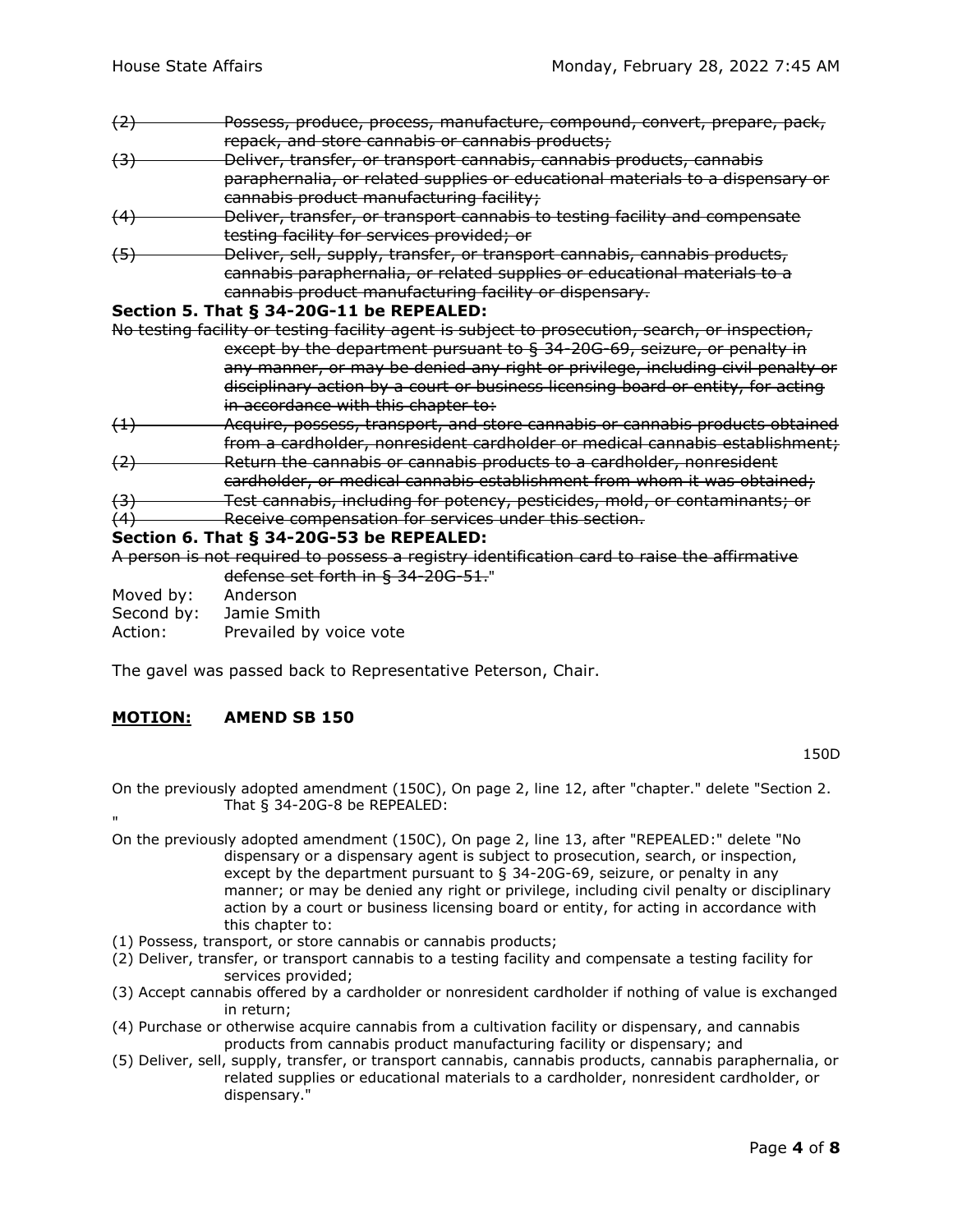- On the previously adopted amendment (150C), On page 2, line 29, after "dispensary." delete "Section 3. That § 34-20G-9 be REPEALED:
- " On the previously adopted amendment (150C), On page 2, line 30, after "REPEALED:" delete "No cultivation facility or a cultivation facility agent is subject to prosecution, search, or inspection, except by the department pursuant to § 34-20G-69, seizure, or penalty of any kind, or may be denied any right or privilege, including civil penalty or disciplinary action by a court or business licensing board or entity, for acting in accordance with this chapter to:
- (1) Possess, plant, propagate, cultivate, grow, harvest, produce, process, manufacture, compound, convert, prepare, pack, repack, or store cannabis;
- (2) Deliver, transfer, or transport cannabis to a testing facility and compensate a testing facility for services provided;
- (3) Accept cannabis offered by a cardholder or nonresident cardholder if nothing of value is exchanged in return;
- (4) Purchase or otherwise acquire cannabis from a cultivation facility;
- (5) Purchase cannabis seeds from a cardholder, nonresident cardholder, or the equivalent of a medical cannabis establishment that is registered in another jurisdiction; or
- (6) Deliver, sell, supply, transfer, or transport cannabis, cannabis paraphernalia, or related supplies or educational materials to a cultivation facility and dispensary."
- On the previously adopted amendment (150C), On page 3, line 15, after "dispensary." delete "Section 4. That § 34-20G-10 be REPEALED:
- " On the previously adopted amendment (150C), On page 3, line 16, after "REPEALED:" delete "No cannabis product manufacturing facility or a cannabis product manufacturing facility agent is subject to prosecution, search, or inspection, except by the department pursuant to § 34-20G-69, seizure, or penalty of any kind, or may be denied any right or privilege, including civil penalty or disciplinary action by a court or business licensing board or entity, for acting in accordance with this chapter to:
- (1) Purchase or otherwise acquire cannabis from cultivation facility, and cannabis products or cannabis from a cannabis product manufacturing facility;
- (2) Possess, produce, process, manufacture, compound, convert, prepare, pack, repack, and store cannabis or cannabis products;
- (3) Deliver, transfer, or transport cannabis, cannabis products, cannabis paraphernalia, or related supplies or educational materials to a dispensary or cannabis product manufacturing facility;
- (4) Deliver, transfer, or transport cannabis to testing facility and compensate testing facility for services provided; or
- (5) Deliver, sell, supply, transfer, or transport cannabis, cannabis products, cannabis paraphernalia, or related supplies or educational materials to a cannabis product manufacturing facility or dispensary."
- On the previously adopted amendment (150C), On page 3, line 33, after "dispensary." delete "Section 5. That § 34-20G-11 be REPEALED:
- "

"

- On the previously adopted amendment (150C), On page 4, line 1, after "REPEALED:" delete "No testing facility or testing facility agent is subject to prosecution, search, or inspection, except by the department pursuant to § 34-20G-69, seizure, or penalty in any manner, or may be denied any right or privilege, including civil penalty or disciplinary action by a court or business licensing board or entity, for acting in accordance with this chapter to:
- (1) Acquire, possess, transport, and store cannabis or cannabis products obtained from a cardholder, nonresident cardholder or medical cannabis establishment;
- (2) Return the cannabis or cannabis products to a cardholder, nonresident cardholder, or medical cannabis establishment from whom it was obtained;
- (3) Test cannabis, including for potency, pesticides, mold, or contaminants; or
- (4) Receive compensation for services under this section."
- On the previously adopted amendment (150C), On page 4, line 12, after "section." delete "Section 6. That § 34-20G-53 be REPEALED: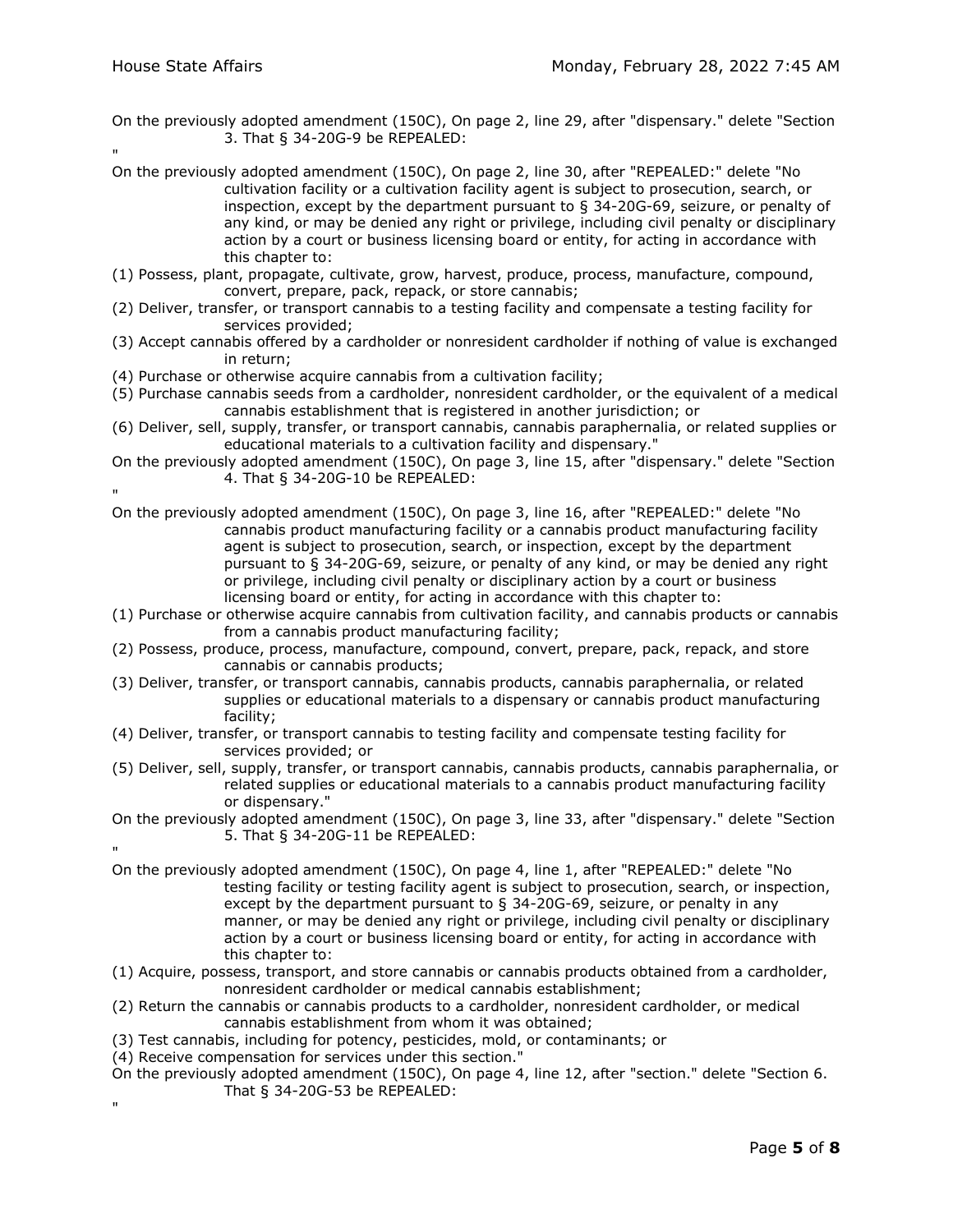- On the previously adopted amendment (150C), On page 4, line 13, after "REPEALED:" delete "A person is not required to possess a registry identification card to raise the affirmative defense set forth in § 34-20G-51."
- Moved by: [Gosch](https://sdlegislature.gov/Legislators/Profile/3942/Detail)
- Second by: [Hansen](https://sdlegislature.gov/Legislators/Profile/3946/Detail)
- Action: Failed by roll call vote (6-6-1-0)
- Voting Yes: [Gosch, Hansen,](https://sdlegislature.gov/Legislators/Profile/3942/Detail) [Kevin Jensen, Reimer,](https://sdlegislature.gov/Legislators/Profile/3954/Detail) [Chris Johnson, a](https://sdlegislature.gov/Legislators/Profile/3957/Detail)nd [Kent Peterson](https://sdlegislature.gov/Legislators/Profile/3982/Detail)
- Voting No: [Anderson, Beal,](https://sdlegislature.gov/Legislators/Profile/3912/Detail) [Chaffee, Goodwin,](https://sdlegislature.gov/Legislators/Profile/3923/Detail) [Jamie Smith, a](https://sdlegislature.gov/Legislators/Profile/3995/Detail)nd [Wiese](https://sdlegislature.gov/Legislators/Profile/4011/Detail)
- Excused: [Lesmeister](https://sdlegislature.gov/Legislators/Profile/3965/Detail)

### **MOTION: DO PASS [SB](https://sdlegislature.gov/Session/Bills/64) [150](https://sdlegislature.gov/Session/Bills/64) AS AMENDED**

| Moved by:           | Wiese                                         |
|---------------------|-----------------------------------------------|
| Second by: Anderson |                                               |
| Action:             | Prevailed by Majority Members Elect (7-5-1-0) |

- Voting Yes: [Anderson, Chaffee,](https://sdlegislature.gov/Legislators/Profile/3912/Detail) [Goodwin, Kevin Jensen,](https://sdlegislature.gov/Legislators/Profile/3941/Detail) [Reimer, Wiese, a](https://sdlegislature.gov/Legislators/Profile/3989/Detail)nd [Chris Johnson](https://sdlegislature.gov/Legislators/Profile/3957/Detail)
- Voting No: [Beal, Gosch,](https://sdlegislature.gov/Legislators/Profile/3916/Detail) [Hansen, Jamie Smith, a](https://sdlegislature.gov/Legislators/Profile/3946/Detail)nd [Kent Peterson](https://sdlegislature.gov/Legislators/Profile/3982/Detail)
- Excused: [Lesmeister](https://sdlegislature.gov/Legislators/Profile/3965/Detail)

### **[HCR](https://sdlegislature.gov/Session/Bills/64) [6010](https://sdlegislature.gov/Session/Bills/64) : Supporting the initiatives of the Sisseton Wahpeton Oyate.**

### **MOTION: TO TABLE [HCR](https://sdlegislature.gov/Session/Bills/64) [6010](https://sdlegislature.gov/Session/Bills/64)**

| Moved by:   | Jamie Smith                                                                                                                    |
|-------------|--------------------------------------------------------------------------------------------------------------------------------|
| Second by:  | Gosch                                                                                                                          |
| Action:     | Prevailed by Majority Members Elect (12-0-1-0)                                                                                 |
| Voting Yes: | Anderson, Beal, Chaffee, Goodwin, Gosch, Hansen, Kevin Jensen, Reimer,<br>Jamie Smith, Wiese, Chris Johnson, and Kent Peterson |

Excused: [Lesmeister](https://sdlegislature.gov/Legislators/Profile/3965/Detail)

The committee recessed until 10 minutes following House adjournment.

#### **[SB](https://sdlegislature.gov/Session/Bills/64) [108](https://sdlegislature.gov/Session/Bills/64) : repeal certain reporting requirements to the Executive Board of the Legislative Research Council.**

Presented by: Representative Hugh Bartels, District 5

### **MOTION: DO PASS [SB](https://sdlegislature.gov/Session/Bills/64) [108](https://sdlegislature.gov/Session/Bills/64)**

| Moved by:  | Anderson                                       |
|------------|------------------------------------------------|
| Second by: | Kevin Jensen                                   |
| Action:    | Prevailed by Majority Members Elect (10-0-3-0) |
|            |                                                |

Voting Yes: [Anderson, Beal,](https://sdlegislature.gov/Legislators/Profile/3912/Detail) [Chaffee, Goodwin,](https://sdlegislature.gov/Legislators/Profile/3923/Detail) [Kevin Jensen, Reimer,](https://sdlegislature.gov/Legislators/Profile/3954/Detail) [Jamie Smith,](https://sdlegislature.gov/Legislators/Profile/3995/Detail)  [Wiese, Chris Johnson, a](https://sdlegislature.gov/Legislators/Profile/4011/Detail)nd [Kent Peterson](https://sdlegislature.gov/Legislators/Profile/3982/Detail)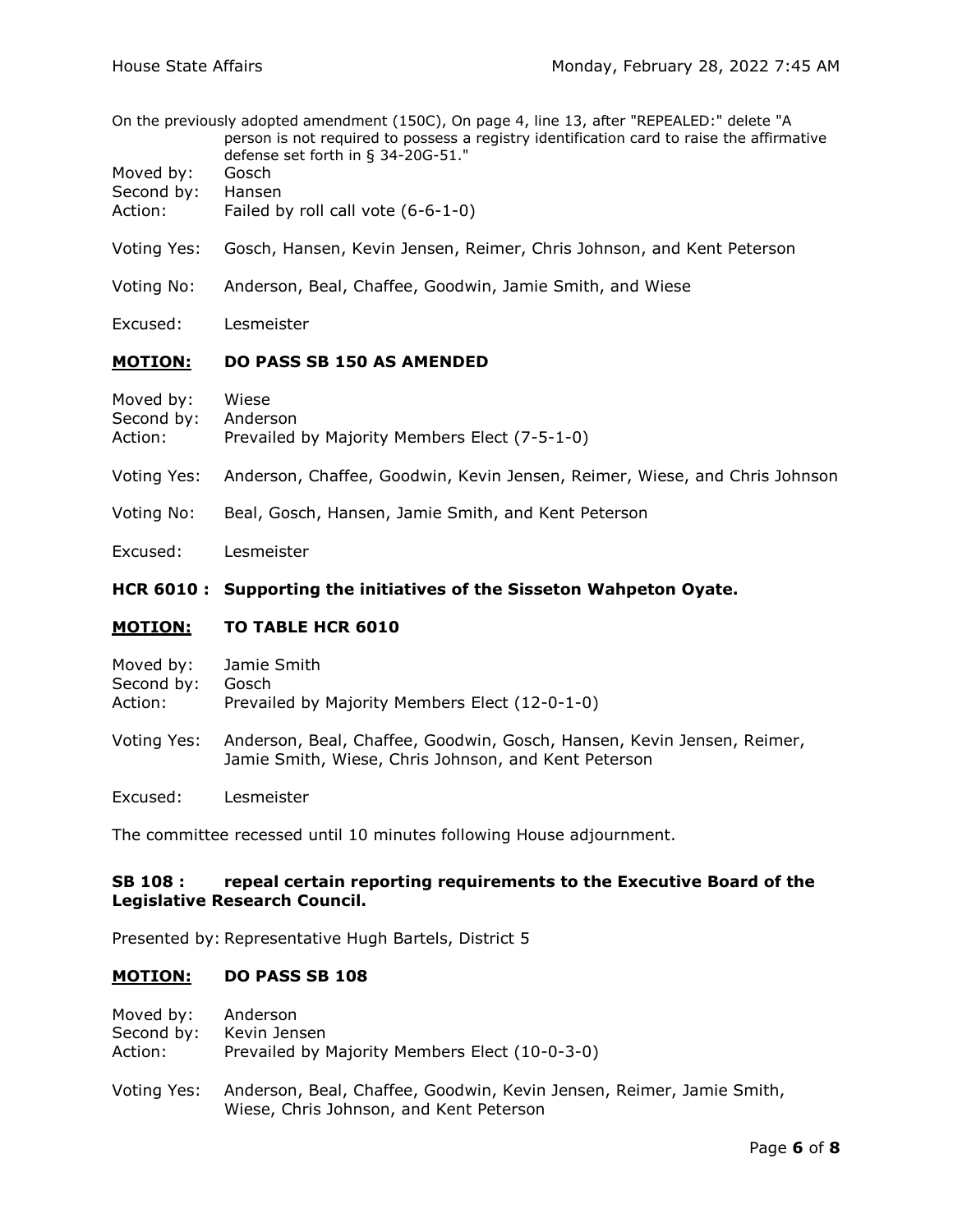Excused: [Gosch, Hansen, a](https://sdlegislature.gov/Legislators/Profile/3942/Detail)nd [Lesmeister](https://sdlegislature.gov/Legislators/Profile/3965/Detail)

#### **HAVING PASSED UNANIMOUSLY, THE CHAIR CERTIFIED [SB](https://sdlegislature.gov/Session/Bills/64) [108](https://sdlegislature.gov/Session/Bills/64) AS UNCONTESTED AND AS SUCH BE PLACED ON THE CONSENT CALENDAR.**

#### **[SB](https://sdlegislature.gov/Session/Bills/64) [117](https://sdlegislature.gov/Session/Bills/64) : repeal the requirement for an annual report by the Board of Regents on intellectual diversity and the free exchange of ideas.**

Presented by: Representative Sydney Davis, District 17

Proponents: Nathan Lukkes, Board of Regents

Opponents: Representative Sue Peterson, District 13 (Handout(s) #6) Representative Trish Ladner, District 30

# **MOTION: DO PASS [SB](https://sdlegislature.gov/Session/Bills/64) [117](https://sdlegislature.gov/Session/Bills/64)**

Moved by: [Wiese](https://sdlegislature.gov/Legislators/Profile/4011/Detail)

Second by: [Reimer](https://sdlegislature.gov/Legislators/Profile/3989/Detail)

Action: Was not acted on.

## **MOTION: SUBSTITUTE MOTION: DEFER [SB](https://sdlegislature.gov/Session/Bills/64) [117](https://sdlegislature.gov/Session/Bills/64) TO THE 41ST LEGISLATIVE DAY**

- Moved by: [Chris Johnson](https://sdlegislature.gov/Legislators/Profile/3957/Detail)
- Second by: [Hansen](https://sdlegislature.gov/Legislators/Profile/3946/Detail)
- Action: Prevailed by Majority Members Elect (7-4-2-0)
- Voting Yes: [Beal, Chaffee,](https://sdlegislature.gov/Legislators/Profile/3916/Detail) [Hansen, Kevin Jensen,](https://sdlegislature.gov/Legislators/Profile/3946/Detail) [Reimer, Wiese, a](https://sdlegislature.gov/Legislators/Profile/3989/Detail)nd [Chris Johnson](https://sdlegislature.gov/Legislators/Profile/3957/Detail)
- Voting No: [Anderson, Goodwin,](https://sdlegislature.gov/Legislators/Profile/3912/Detail) [Jamie Smith, a](https://sdlegislature.gov/Legislators/Profile/3995/Detail)nd [Kent Peterson](https://sdlegislature.gov/Legislators/Profile/3982/Detail)
- Excused: [Gosch a](https://sdlegislature.gov/Legislators/Profile/3942/Detail)nd [Lesmeister](https://sdlegislature.gov/Legislators/Profile/3965/Detail)

### **[SB](https://sdlegislature.gov/Session/Bills/64) [195](https://sdlegislature.gov/Session/Bills/64) : establish the burden of proof after a claim of immunity.**

- Presented by: Representative Jon Hansen, District 25
- Proponents: Justin Bell, South Dakota Association of Criminal Defense Lawyers, Rapid City Representative Kevin Jensen, District 16 Brian Gosch, National Rifle Association, Fairfax, VA Opponents: Paul Bachand, South Dakota States Attorneys Association, Pierre
- Charles McGuigan, Office of the Attorney General

### **MOTION: DO PASS [SB](https://sdlegislature.gov/Session/Bills/64) [195](https://sdlegislature.gov/Session/Bills/64)**

- Moved by: [Kevin Jensen](https://sdlegislature.gov/Legislators/Profile/3954/Detail) Second by: [Beal](https://sdlegislature.gov/Legislators/Profile/3916/Detail)
- Action: Prevailed by Majority Members Elect (10-1-2-0)
- Voting Yes: [Anderson, Beal,](https://sdlegislature.gov/Legislators/Profile/3912/Detail) [Chaffee, Goodwin,](https://sdlegislature.gov/Legislators/Profile/3923/Detail) [Hansen, Kevin Jensen,](https://sdlegislature.gov/Legislators/Profile/3946/Detail) [Reimer, Wiese,](https://sdlegislature.gov/Legislators/Profile/3989/Detail)  [Chris Johnson, a](https://sdlegislature.gov/Legislators/Profile/3957/Detail)nd [Kent Peterson](https://sdlegislature.gov/Legislators/Profile/3982/Detail)
- Voting No: [Jamie Smith](https://sdlegislature.gov/Legislators/Profile/3995/Detail)